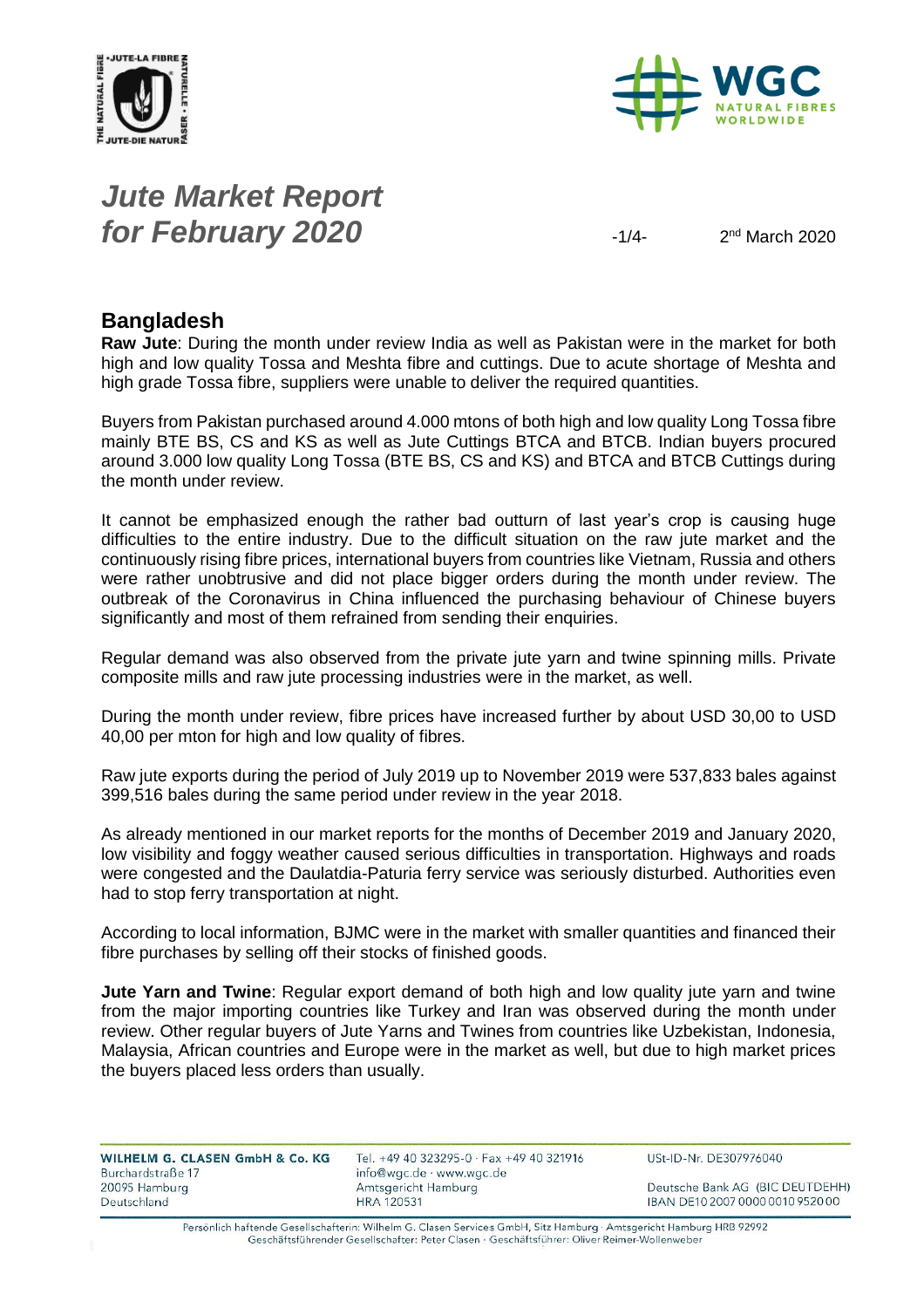



# *Jute Market Report for February 2020*

 $2<sup>nd</sup> March 2020$ 

A more or less regular demand from local market for both Hessian and Sacking Quality was observed during the month under review. Because of the raw jute crisis and the continuously rising fibre prices, the export prices increased again significantly by about USD 80,00 to USD 90,00 per mton for both low and high quality jute yarns and twines.

It is expected that market prices will continue to rise as long as raw jute prices are not falling drastically, which is not expected to happen until arrival of new crop in August / September 2020.

The local jute spinning mills are more or less booked with orders up to April 2020.

**Jute Goods**: During the month under review export demand of finished goods, both Hessians and Sackings was on a regular level. The export demand from other countries like Africa, Europe, Australia, USA and Iran was on an average level. India was regularly in the market as buyer of unstitched Binola and B-twill bags.

During the month under review export demand for Carpet Backing Cloth from importing countries in Europe, UK, Japan, Australia and New Zealand slightly decreased. Local demand for Sackings increased in comparison to the demand ruling in January 2020 whereas the demand for Hessians decreased during the month under review.

Export prices increased for the following qualities of

| Hessians:     | about 3 to 4 $%$ |
|---------------|------------------|
| Sackings JBA: | about 4 %        |
| CBC:          | about 2 %        |

Most of the local composite jute mills are busy with their existing orders and are booked up to April/May 2020.

**Latest news:** The country's private jute mills have urged the authorities concerned to take necessary measures, including imposition of duty on uncut low-grade raw jute, to ensure reasonable prices of raw jute in the local market. They also demanded the authorities to instruct the dealers not to stock more than 1,000 maunds  $(40 \text{ kg} = 1 \text{ manual})$  of raw jute a month. Bangladesh Jute Mills Association (BJMA) put forward the demands in a letter to the Ministry Textiles and Jute. Other demands included using sea port for exporting raw jute, imposing restriction on the sales of wet raw jute and not to allow any trader without license.

The association said the price of raw jute has increased by Tk 150-200 per maund, pushing up the production cost. As a result, they were not getting export orders at higher prices, it added. When contacted, Abdul Barik Khan, secretary general of the BJMA, alleged that a section of dishonest traders and middlemen have stocked raw jute to make an artificial crisis in the local market.

| WILHELM G. CLASEN GmbH & Co. KG<br>Burchardstraße 17 | Tel. +49 40 323295-0 · Fax +49 40 321916<br>info@wgc.de · www.wgc.de | USt-ID-Nr. DE307976040           |
|------------------------------------------------------|----------------------------------------------------------------------|----------------------------------|
| 20095 Hamburg                                        | Amtsgericht Hamburg                                                  | Deutsche Bank AG (BIC DEUTDEHH)  |
| Deutschland                                          | <b>HRA 120531</b>                                                    | IBAN DE10 2007 0000 0010 9520 00 |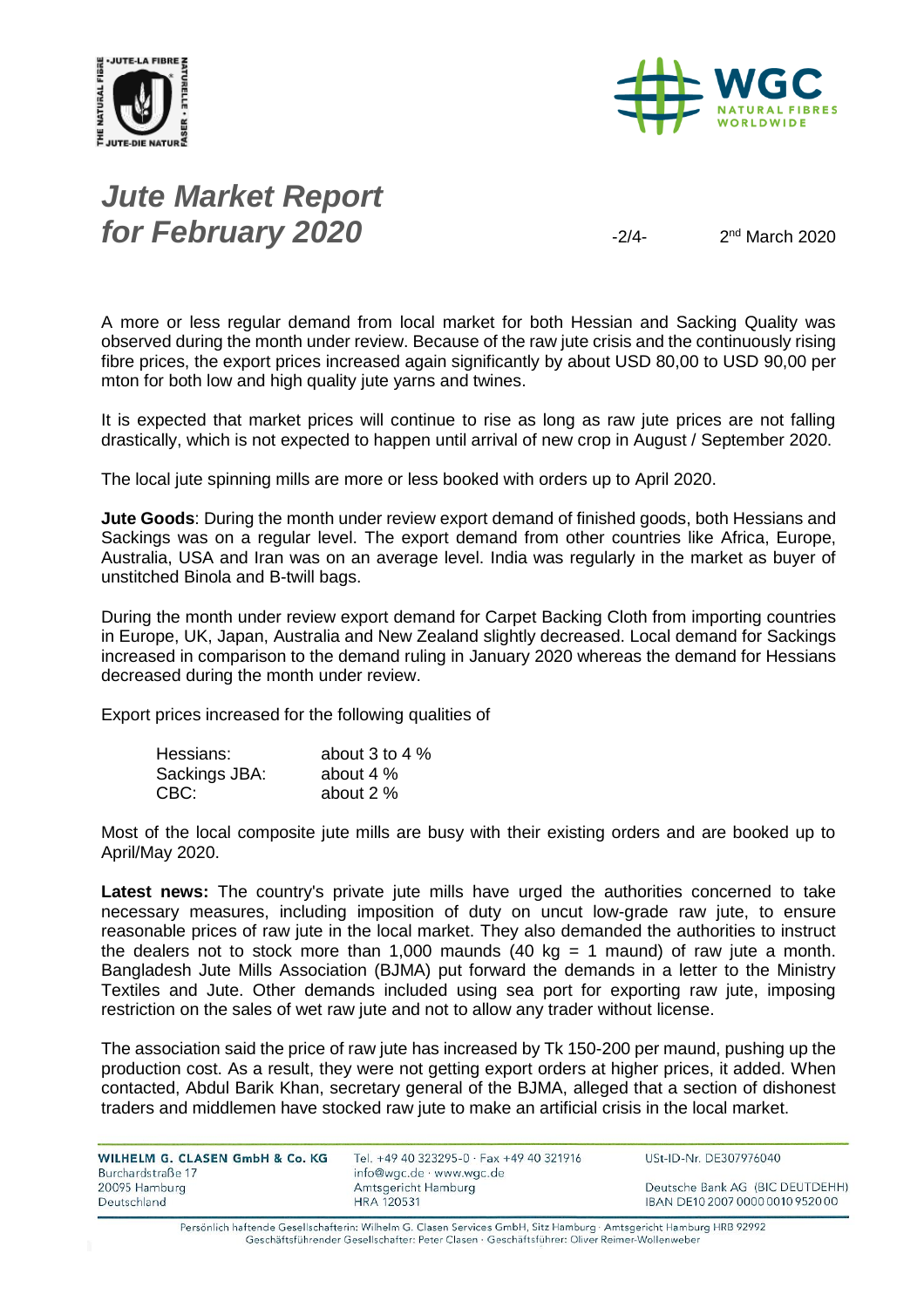



# *Jute Market Report for February 2020*  $\frac{3}{4}$

 $2<sup>nd</sup> March 2020$ 

Besides, he said, they came to know that a significant volume of raw jute is being exported in the name of low-grade uncut Bangla Tossa Rejection (BTR) and Bangla White Rejection (BWR).

Only 3.0 to 5.0 per cent of the total production of raw jute is low-graded, he added. A section of traders are exporting high quality raw jute in the bundle of uncut raw jute, he alleged, adding that it is another reason for the scarcity of raw jute in local market. If such shortage continues for long time, it would be difficult to run many mills smoothly, he said. Mr Barik however, pointed out that the government withdrew the restriction on export of uncut low-grade raw jute in the middle of last year, following a writ petition by the traders. The Ministry of Jute and Textiles banned the export of the BTR and BWR in 2018 following requests of the jute millers, he mentioned. Some 7.0 to 8.0 million bales of raw jute are produced in the country each year.

According to the Bangladesh Export Promotion Bureau jute and jute goods exports increased when other export-earning sectors flat lined during the first half of the Bangladesh fiscal year (July – December 2019). The earnings from the jute sector rose by about 21 per cent to USD 602 million compared to 2018. Jute and Jute goods account for 2 per cent of the total annual export receipts of more than USD 40 billion. For the jute sector had to witness fluctuations in shipments for various reasons. A prolonged crisis in the Middle-East as well as the anti-dumping duty imposed by the Indian government are two out of many reasons for the up and downs of the industry.

#### **India**

**Raw Jute**: JBA quotations slightly decreased during the month under review to TD-4 IRs 5.300,00 and TD-5 IRs 4.900,00 per 100 kg. Unauthorised figures are stating 6,4 Mio bales for the crop of 2018/19 and 7 Mio bales for the crop of 2019/20 with a carry forward of some 1,8 Mio bales.

**Jute Yarn**: During the month under review there were not much activities on the jute yarn market in India.

**Jute Goods**: Prices of Hessians decreased by around 2 per cent as export orders slowed down during the month under review. Selective jute mills demanded premiums of about 8 %. Prices of Sackings were slightly firm by around 1 per cent during the month under review. New Government orders during the month under review were for less than 250.000 bales with a backlog of 125,000 bales reported at the end of the month under review. It is expected that Government orders will sum up to around 450,000 bales in March. As far as Jute CBC is concerned, not much demand of CBC is reported.

Jute goods production of IJMA jute mills and jute mills reporting to IJMA in January 2020 amounted to 90,300 mtons of which 1,500 mtons were jute yarns/twines.

| WILHELM G. CLASEN GmbH & Co. KG | Tel. +49 40 323295-0 · Fax +49 40 321916 | USt-ID-Nr. DE307976040           |
|---------------------------------|------------------------------------------|----------------------------------|
| Burchardstraße 17               | info@wgc.de · www.wgc.de                 |                                  |
| 20095 Hamburg                   | Amtsgericht Hamburg                      | Deutsche Bank AG (BIC DEUTDEHH)  |
| Deutschland                     | <b>HRA 120531</b>                        | IBAN DE10 2007 0000 0010 9520 00 |
|                                 |                                          |                                  |